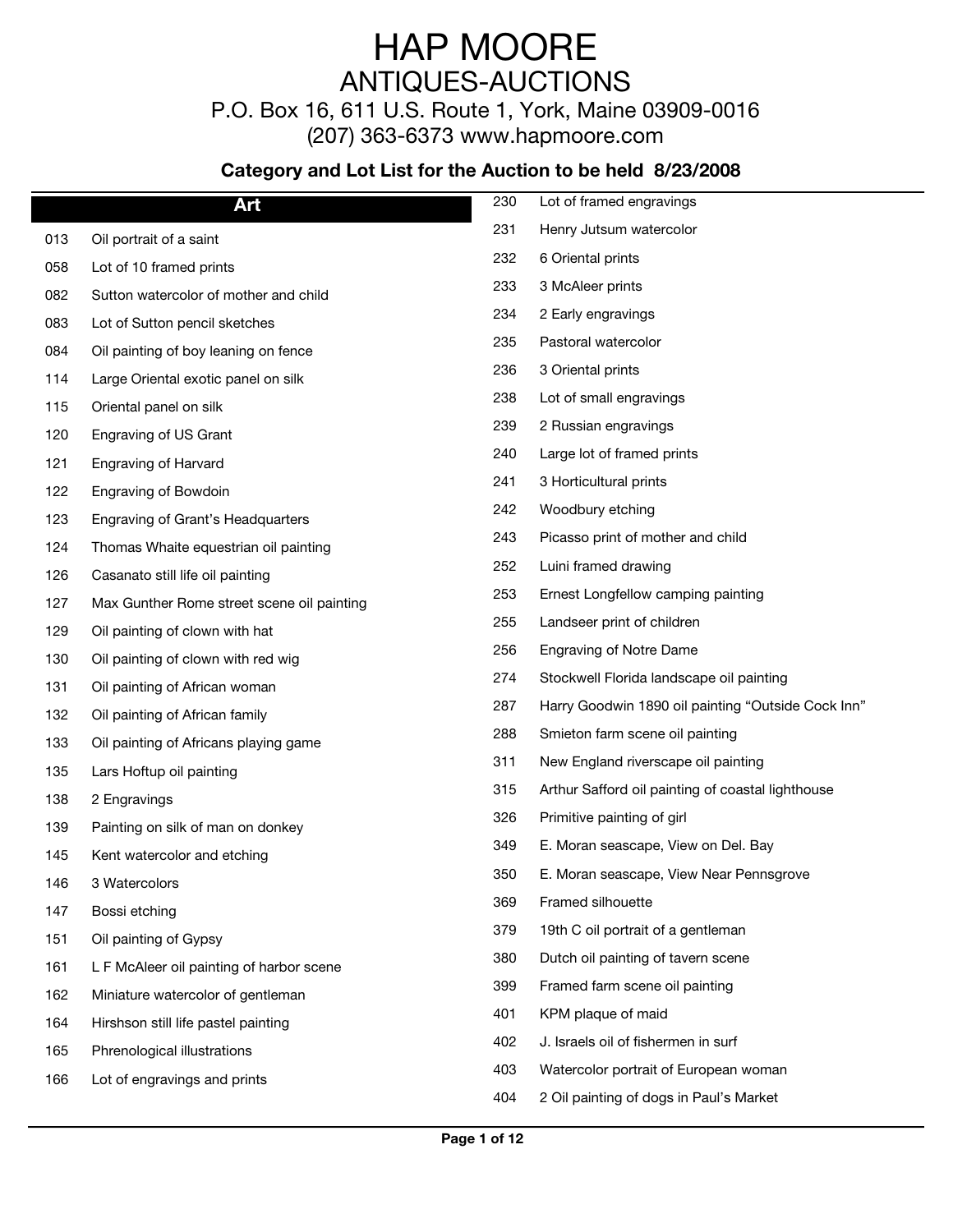P.O. Box 16, 611 U.S. Route 1, York, Maine 03909-0016

(207) 363-6373 www.hapmoore.com

| 406        | Mary Heffinger oil painting of dories                | 496 | 2 Votey paintings: mill, woman crying                              |
|------------|------------------------------------------------------|-----|--------------------------------------------------------------------|
| 407        | 2 H. Ammon German landscapes                         | 497 | 2 Votey painting of the chase                                      |
| 409        | 4 Watercolor scenes of Portsmouth                    | 498 | Votey painting, catching the woman's horse                         |
| 411        | Harris oil painting of Rice house                    | 499 | Votey painting, captured                                           |
| 415        | Watercolor river scene                               | 500 | Votey painting, Confederate camp                                   |
| 416        | 2 Prang chromolithographs of White Mountains and The | 501 | Votey painting, saying goodbye                                     |
| 420        | Catskills<br>Oil painting of Portsmouth house        | 502 | 2 Votey paintings: helping escape                                  |
|            |                                                      | 503 | 4 Votey painting, s on the run and in the attic                    |
| 425<br>426 | 2 Portraits of Rice family young women               | 504 | Votey painting, by the train                                       |
|            | Watercolor of sailboat                               | 505 | Votey painting, walking to the train                               |
| 427        | Watercolor of garden and cottage by L. Schneider     | 506 | Votey painting, hiding by the train                                |
| 474        | Votey painting, The beginning                        | 507 | Votey painting, meeting the young woman by the train               |
| 475        | Votey painting, parlor scene                         | 508 | 2 Votey paintings hopping the train and rescued                    |
| 476        | Votey painting, grandfather's parlor scene           | 509 | 2 Votey paintings, hopping the train and the boat                  |
| 477        | Votey painting                                       | 510 | 2 Votey paintings, boat and overboard                              |
| 478        | Votey painting, meeting young woman                  | 511 | 2 Votey painting, water rescue and by the well                     |
| 479        | Votey painting, scouting the house                   | 512 | 2 Votey paintings, slung over saddle and buckboard                 |
| 480        | 2 Votey paintings, marching to house and barn        | 513 | Votey painting you are lost                                        |
| 481        | Votey painting, approaching the house                | 514 | Votey painting, retreat                                            |
| 482        | Votey painting, posted sentries                      | 515 | Votey painting, playing banjo at the Union camp                    |
| 483        | Votey painting, the search                           | 516 | Votey painting, camped by the train                                |
| 484        | Votey painting, questioning the residents            | 517 | Votey painting, binoculars                                         |
| 485        | Votey painting, searching the cellar                 |     | Votey painting, house by train                                     |
| 486        | Votey painting, searching the hallway                | 518 |                                                                    |
| 487        | Votey painting, searching the attic                  | 519 | 2 Votey paintings, meeting with Union soldiers and in<br>formation |
| 488        | Votey painting, searching the attic                  | 520 | Votey painting Union soldiers and slaves                           |
| 489        | Votey painting, in the attic                         | 521 | 2 Votey paintings, leaving house with woman and on the             |
| 490        | Votey painting, in the attic                         |     | bridge                                                             |
| 491        | Votey painting, in the stable                        | 522 | Votey painting beginning ride home                                 |
| 492        | Votey painting, the last appeal                      | 523 | Votey painting, arriving near town                                 |
| 493        | Votey painting, on the move                          | 524 | Votey painting, arriving at house                                  |
| 494        | Votey painting, leaving the house                    | 525 | Votey painting, buckboard at house                                 |
| 495        | Votey painting, leaving the yard                     | 526 | 2 Votey paintings, by train station and at the mill                |
|            |                                                      | 527 | Votey painting, buckboard in town                                  |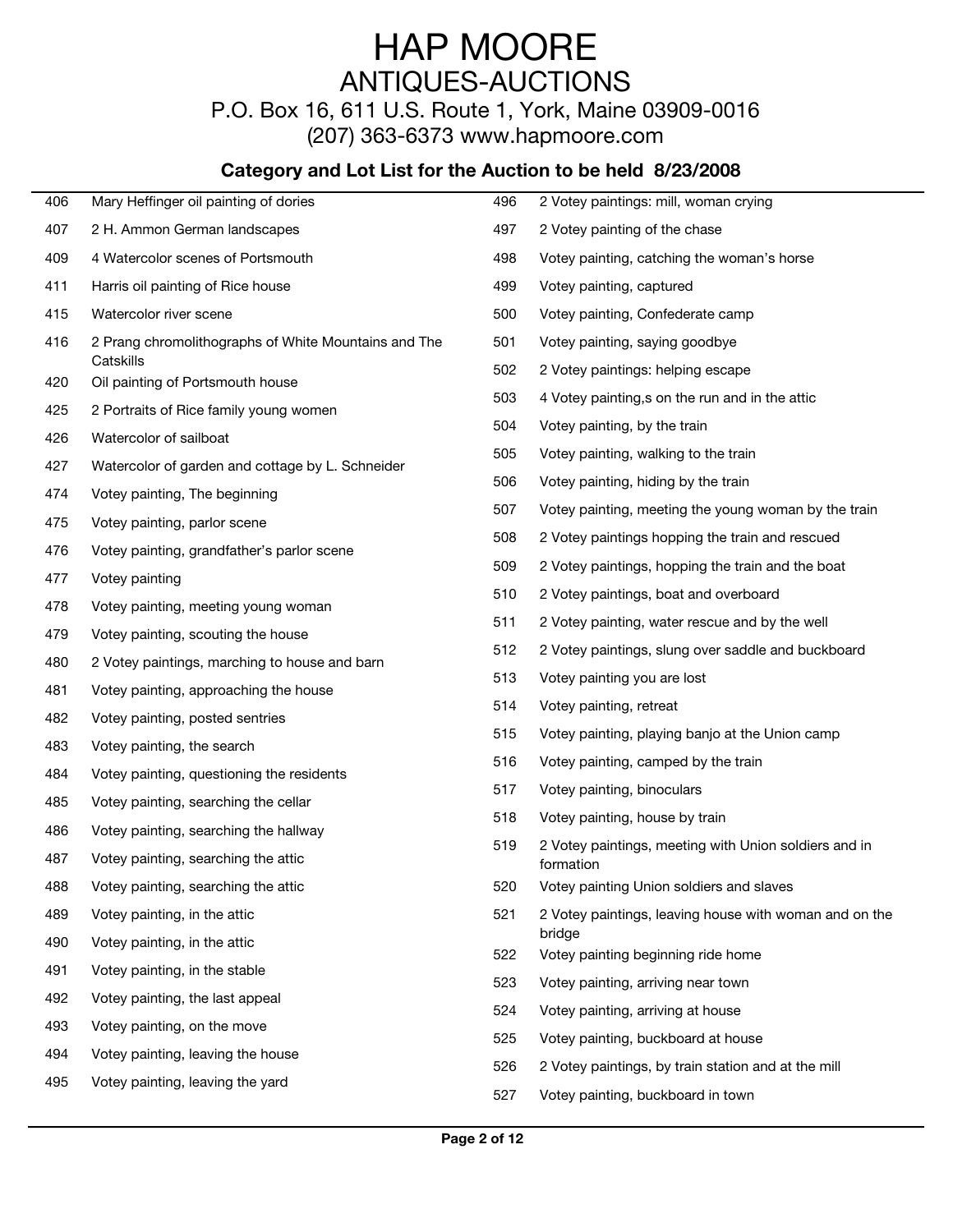P.O. Box 16, 611 U.S. Route 1, York, Maine 03909-0016 (207) 363-6373 www.hapmoore.com

| 528 | Votey painting, on the porch                          | 691 | Large painting parlor with WW1 pictures             |
|-----|-------------------------------------------------------|-----|-----------------------------------------------------|
| 529 | Votey painting, with woman on the porch               | 692 | Small Votey painting of house with bicycle          |
| 530 | Votey painting, with woman and horse                  | 693 | Large Votey painting of WWI soldiers                |
| 531 | 2 Votey paintings, the wedding and leaving the church | 694 | Large Votey painting of WWI soldiers on bridge      |
| 532 | Votey painting attic room                             | 695 | Topolski Hong Kong and Shanghai drawings            |
| 533 | 2 Votey paintings, sleigh rides                       | 696 | Topolski Steel Mill and Shanghai drawing            |
| 534 | 3 Votey paintings, trains                             | 711 | Oil painting of village scene                       |
| 535 | 2 Votey paintings, fire scenes                        |     | <b>Books</b>                                        |
| 536 | 2 Votey paintings, houses                             | 050 | Lot of books                                        |
| 537 | 2 Votey painting, WWI                                 | 158 | 3rd Edition Lavoisne 1821 atlas                     |
| 538 | 3 Votey paintings, WWI                                | 258 | Set of Natural History and Nature's Wonderland book |
| 539 | 4 Votey paintings, Hudson River and Bethany Mission   | 273 | Lot of books                                        |
| 553 | Framed grass skirt                                    | 275 | 3 Wizard of Oz books                                |
| 554 | Portrait of Elnora Richter                            | 285 | Large lot of books                                  |
| 558 | Oil portrait of woman in window                       | 296 | Cyclopedia of Painters and Paintings                |
| 565 | Plaster anatomical features                           | 297 | Set of Bohn's Classical Library                     |
| 582 | Oil painting by DeAngelo                              | 298 | Trollope leather set of books                       |
| 583 | Oval oil floral still life                            | 299 | Ruskin's Works set of books                         |
| 584 | Oil painting still life with rooster by H. Sutton     | 300 | G. Eyre and William Spotteswoods Bible              |
| 585 | Oil painting still life with statue by H. Sutton      | 301 | 8 Vol. The Spectator                                |
| 586 | Oil painting of moon by H. Sutton                     | 302 | Lane's Arabian Nights, 3 vol.                       |
| 587 | 3 H. Sutton still life oils                           | 303 | Dall's Alaska and it's Resourses                    |
| 605 | Equestrian bronze                                     | 304 | Parks Travels in Africa                             |
| 651 | J. F. Raynolds seascape                               | 305 | Lot of books on the Artic                           |
| 652 | Painting of Schooner by J. F. Reynolds                | 306 | Lot of misc. books                                  |
| 653 | Oriental period En Grissaille painting                | 320 | Concealing Coloration in the Animal Kingdom         |
| 659 | 18th C French portrait of young woman                 | 321 | Book: Beast and Men                                 |
| 680 | European watercolor                                   | 540 | North American Indians 2 vol.                       |
| 681 | Woodbury seascape                                     | 541 | 11th Ed. Encyclopedia Britannica                    |
| 687 | 2 Votey Paintings house and carriage                  | 547 | Italia Artistica photographic volume                |
| 688 | Large Votey painting of house in town                 | 548 | Roma: 19th c. photographic volume                   |
| 689 | Large Votey painting, memories                        | 581 | Book: Tasso Gerusalemme, 1590                       |
| 690 | Large Votey painting of house with Union soldiers     |     |                                                     |
|     |                                                       |     |                                                     |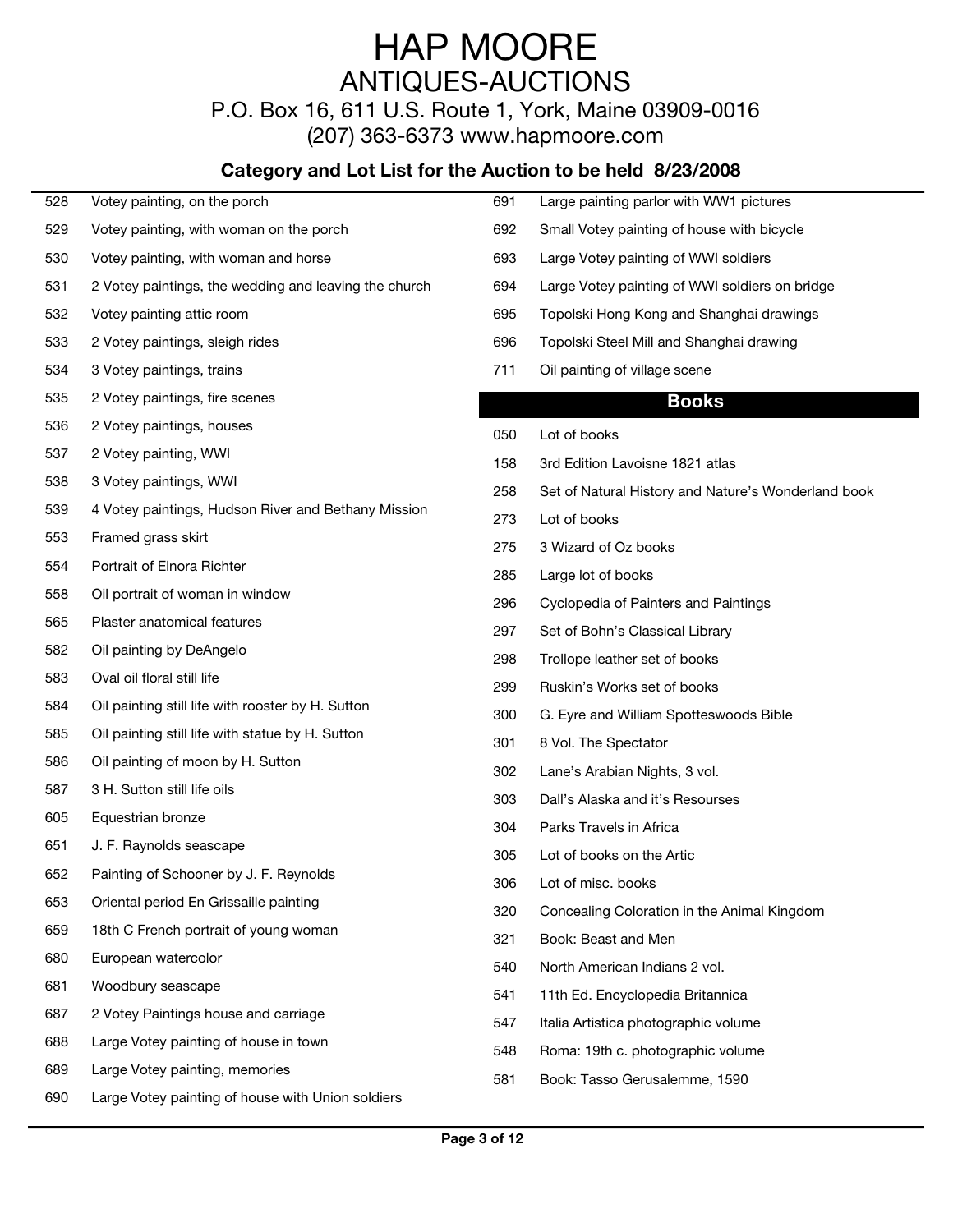P.O. Box 16, 611 U.S. Route 1, York, Maine 03909-0016 (207) 363-6373 www.hapmoore.com

| 602 | 2 Maine Atlas. York County 1872 and State of Maine 1884 | 467 | Leeds basket and underplate               |
|-----|---------------------------------------------------------|-----|-------------------------------------------|
| 603 | 1871 Atlas of Stafford County New Hampshire             | 468 | Pair of china compotes                    |
|     | <b>China</b>                                            | 469 | Pair of cache pots                        |
| 003 | Quimper tureen                                          | 472 | 16" Rose Medallion center bowl            |
| 038 | Losol ware service pieces                               | 473 | Rose Medallion calling card tray          |
| 039 | Royal Worcester bulbous vase                            | 562 | Royal Doulton vase                        |
| 041 | Ridgeway transfer tureen                                | 655 | Havilland platter and 8 others            |
| 042 | 4 Decorated Italian chargers                            | 657 | Three Lowestoft plates                    |
| 044 | Lot of misc. china                                      |     | <b>Clocks</b>                             |
| 074 | Lot of misc. luster ware                                | 049 | Seth Thomas clock                         |
| 075 | Royal Worcester demitasse cups and saucers              | 182 | Seth Thomas bracket clock                 |
| 077 | Lot of Royal Worcester plates                           | 184 | Waterbury shelf clock                     |
| 078 | Lot of Oriental china                                   | 267 | Regulator wall clock                      |
| 079 | Lot of misc. china                                      | 268 | School house clock                        |
| 169 | Belleek pitcher                                         | 352 | Hadlock factory clock                     |
| 170 | 3 Pieces of Imari                                       | 386 | Enameled French carriage clock            |
| 171 | Lot of cups and saucers                                 | 387 | Bigelow Kennard carriage clock            |
| 172 | Cider pot                                               | 388 | Shreve's French carriage clock            |
| 179 | Oriental platter                                        | 389 | H & H French carriage clock               |
| 180 | Lot of cream pitchers                                   | 392 | Tall clock                                |
| 183 | Partial set of Myott china                              | 432 | Scottish tall colck                       |
| 247 | Satsuma bowl                                            | 570 | P. Howard tall case clock                 |
| 290 | Lot of misc. china                                      | 650 | John Collins, Wattisfield, tall clock     |
| 327 | Pair of Tung Chi vases                                  |     | <b>Dolls</b>                              |
| 329 | 2 Pieces of Rose Medallion                              |     |                                           |
| 330 | 3 Imari bowls                                           | 152 | Doll'sl rope bed and chair                |
| 348 | Partial set of Copeland Tradwe Winds china              | 157 | Armand Marseilles doll and miniature doll |
| 373 | Leeds basket and underplate                             | 391 | 4 Early doll dresses and whites           |
| 400 | Blue Willow tureen                                      | 668 | Topsy-turvy doll                          |
| 429 | Oriental vase and Chinese bronze                        |     | <b>Ephemera</b>                           |
| 430 | Pair of Rose Medallion candlesticks                     | 116 | Framed map of VT & NH                     |
| 453 | Partial set of Coalport china                           | 117 | Framed map of Morroco                     |
|     |                                                         | 118 | Framed map of Spain                       |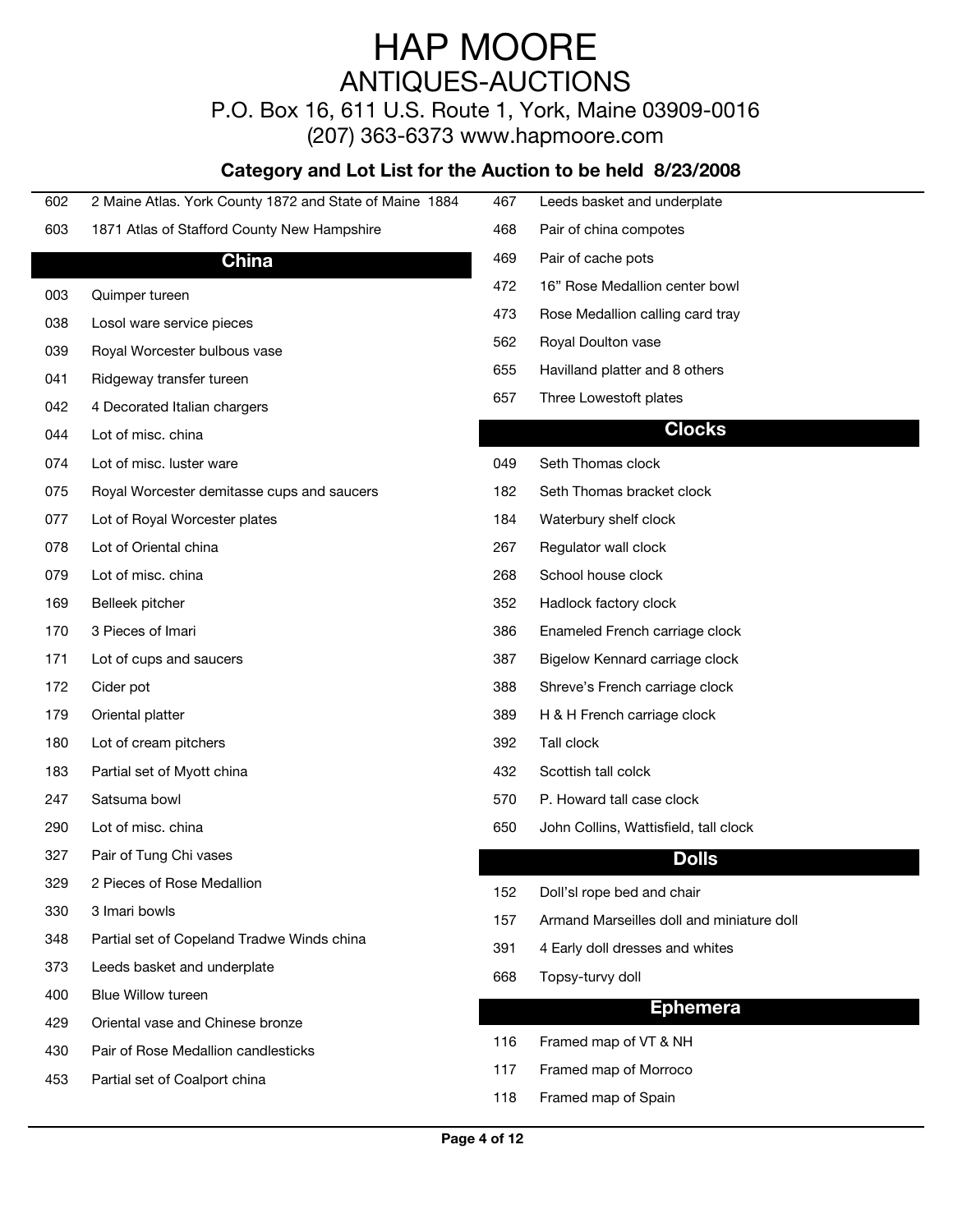P.O. Box 16, 611 U.S. Route 1, York, Maine 03909-0016 (207) 363-6373 www.hapmoore.com

| 119 | Framed map of Neo France                              | 021 | Mahogany one drawer stand          |
|-----|-------------------------------------------------------|-----|------------------------------------|
| 228 | Steam Dental broadside                                | 022 | Pair of Chippendale side chairs    |
| 229 | Lot of framed trade cards                             | 023 | Inlaid demilune table with flowers |
| 237 | Lot of framed broadsides                              | 024 | Inlaid demilune table              |
| 244 | H. Moll maps of New Found Land, Italy                 | 025 | 2 Over 3 Pine chest                |
| 245 | 4 Lavoisne maps                                       | 026 | Oriental painted desk              |
| 259 | 1884 Framed bird's eye view of Rochester NH           | 027 | Mahogany corner chair              |
| 293 | Lot of Sacco & Vanzetti broadsides                    | 101 | English mahogany server            |
| 340 | 2 Hand drawn 19th C maps of Asia                      | 102 | 2 Drawer mahogany stand            |
| 345 | Kar - Mi Circus poster                                | 103 | Drop leaf table with Pembroke legs |
| 346 | Victorina circus poster                               | 104 | 3 tier side table                  |
| 347 | 2 Kar- Mi circus posters                              | 105 | Tip top spider leg stand           |
| 423 | Childe Hassam greetings card, calling card and photos | 106 | 2 Chippendale side chairs          |
| 431 | Lot of travel ephemera                                | 107 | Chippendale arm chair              |
| 600 | Lot of ephemera                                       | 108 | 2 Chippendale side chairs          |
| 601 | Lot of ephemera and wedding items                     | 109 | Comb back rocker                   |
| 606 | Lot of maps and emphemera                             | 110 | Cherry one drawer stand            |
| 718 | 3 Personal journals by A. H. Rice                     | 111 | Birch one drawer stand             |
|     | <b>Furniture</b>                                      | 112 | Spider leg candle stand            |
| 001 | One Drawer cherry stand                               | 113 | Candle stand                       |
| 002 | 2 Over 3 Empire stand                                 | 150 | Dresser mirror with putti          |
| 005 | Hepplewhite sideboard                                 | 195 | 6 Decorated chairs                 |
| 006 | 5 Drawer New Hampshire birch chest                    | 196 | 2 Drawer rope leg stand            |
| 007 | Large gilt wood mirror                                | 197 | 2 Victorian arm chairs             |
| 008 | Camel back sofa                                       | 198 | Oval gilt wood mirror              |
| 009 | Empire mahogany card table                            | 199 | Marble top center table            |
| 010 | Mahogany and gilt wood mirror                         | 200 | Hanging cabinet                    |
| 011 | Mahogany English chest on chest                       | 201 | Set of 6 ribbon back dining chairs |
|     |                                                       | 202 | 2 Child's chairs                   |
| 012 | Small gilt wood mirror                                | 203 | 2 Drawer blanket chest             |
| 014 | Urn top mirror                                        | 204 | Flax wheel                         |
| 019 | Mahogany music cabinet                                | 205 | Mahogany console table             |
| 020 | Queen Anne style mahogany drop leaf table             | 208 | Fruitwood drop leaf table          |
|     |                                                       |     |                                    |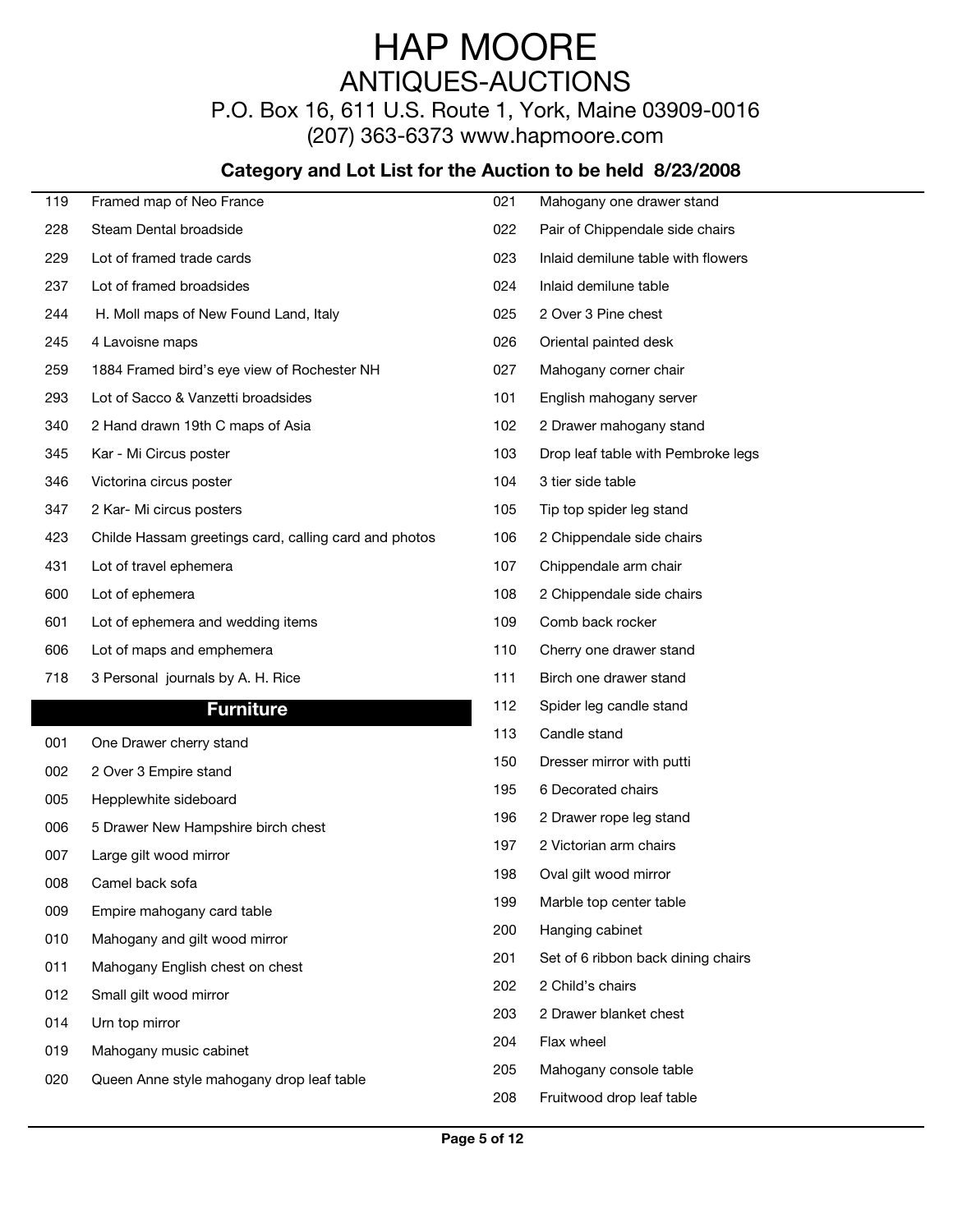P.O. Box 16, 611 U.S. Route 1, York, Maine 03909-0016

(207) 363-6373 www.hapmoore.com

| 209 | Mahogany server                     | 462 | Peter Hunt decorated storage chest               |
|-----|-------------------------------------|-----|--------------------------------------------------|
| 210 | 3 19th C chairs                     | 464 | Peter Hunt decorated trestle table               |
| 211 | Early Windsor rocker                | 465 | Floral decorated mirror                          |
| 212 | Salem rocker                        | 544 | Gilt wood overmantel mirror                      |
| 248 | Oak hall tree                       | 545 | Pair of Jacobean chairs                          |
| 262 | Oak claw foot table                 | 552 | Split column mirror                              |
| 264 | 2 Victorian side chairs             | 555 | Portsmouth split column mirror                   |
| 271 | Vermont birch drop leaf table       | 569 | Wing chair                                       |
| 278 | Desk top                            | 572 | Secretary desk                                   |
| 280 | Seaman's chest                      | 573 | CanterburyShaker blanket chest                   |
| 281 | Tool box                            | 574 | Red stained blanket box                          |
| 284 | Empire secretary                    | 576 | Multi drawer cabinet                             |
| 318 | Gold upholstered wing chair         | 577 | Reeded leg drop leaf table                       |
| 319 | Pink upholstered wing chair         | 598 | Stepback cupboard                                |
| 334 | Blue painted planter                | 607 | Parlor set with griffins                         |
| 336 | Reverse painted mirror              | 666 | Cherry drop leaf table                           |
| 341 | Camphor wood storage chest          | 669 | Victorian oak ocassional table                   |
| 343 | Grain painted one drawer stand      | 714 | <b>Blanket</b> box                               |
| 344 | Green painted cross stretcher stand | 715 | Decorated wood storage box                       |
| 351 | Walnut pedestal                     | 719 | Gilt wood mirror                                 |
| 381 | 19th C Child's chair                |     | <b>General</b>                                   |
| 383 | Drop leaf table                     | 028 | Pair of brass andirons                           |
| 384 | Three drawer small chest            | 040 | Lot of religious items                           |
| 394 | Wicker sofa                         | 051 | Lot of gilt wood shelves and picture frames      |
| 395 | Wire patio furniture set            | 052 | Lot of glass decanter, sherbert and shot glasses |
| 396 | Patio table and chairs              | 055 | Mercury glass picture nail                       |
| 397 | Empire breakfast table              | 056 | Lot of desk items                                |
| 405 | Three panel overmantle mirror       | 057 | Pair of gilt wood frames                         |
| 412 | Carved walnut mirror                | 076 | Pair of cache pots                               |
| 413 | Overmantle mirror                   | 080 | 4 Figurines                                      |
| 419 | Plush sofa with glass ball feet     | 081 | Louis Vuitton 7 piece set                        |
| 460 | Painted dome top chest              | 085 |                                                  |
| 461 | Peter Hunt decorated bench          |     |                                                  |
|     |                                     |     |                                                  |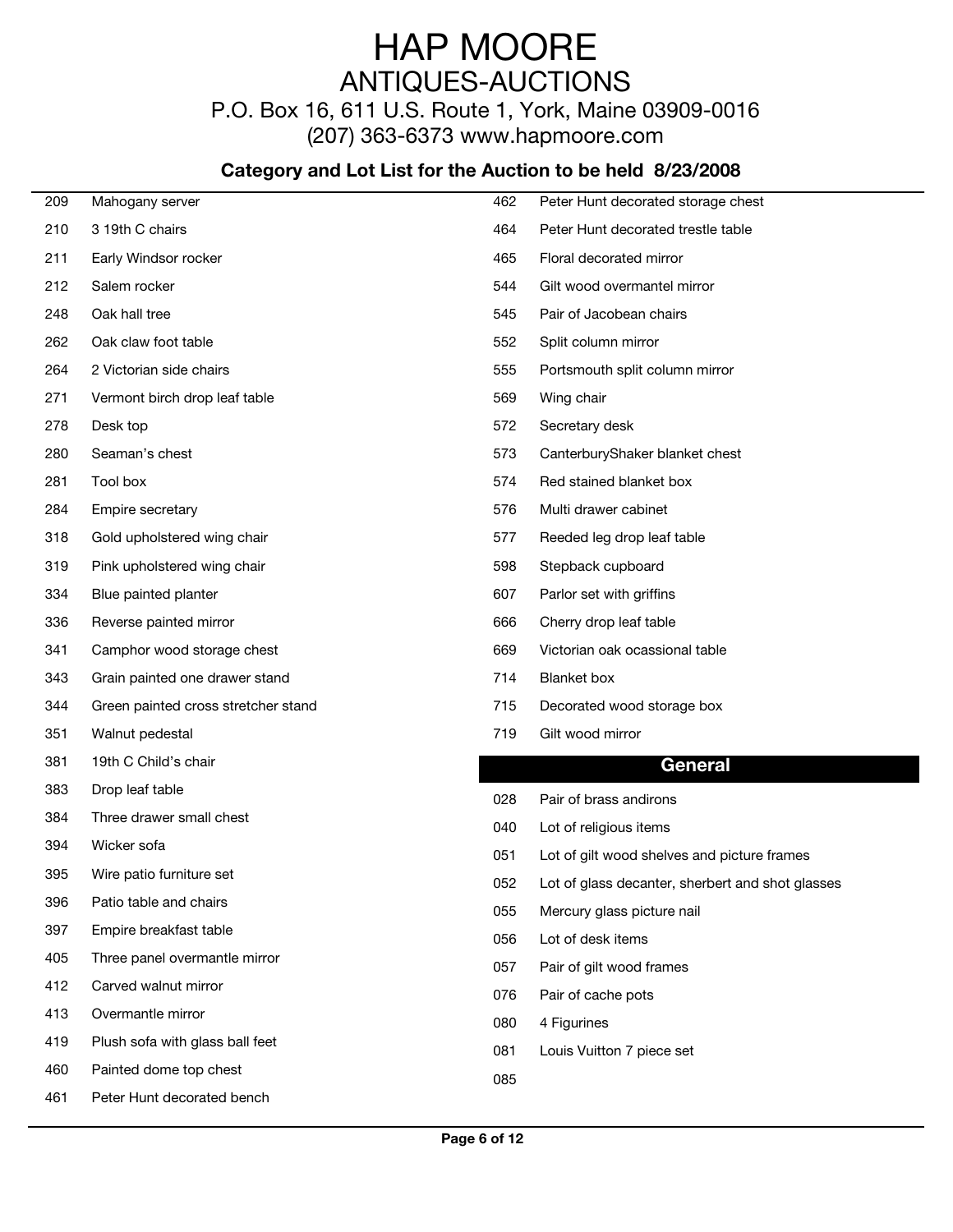P.O. Box 16, 611 U.S. Route 1, York, Maine 03909-0016

(207) 363-6373 www.hapmoore.com

| 089 | Oriental enamelware group             | 261 | Victorian copper water carafe               |
|-----|---------------------------------------|-----|---------------------------------------------|
| 100 | Lot of seashells                      | 263 | Cottage doorstop                            |
| 128 | Barometer                             | 269 | 2 Pond models                               |
| 136 | Oriental vase                         | 270 | Sewer tile cane stand with 2 canes          |
| 140 | Nippon vase                           | 276 | 4 Arts and Crafts copper mugs               |
| 149 | Nantucket basket                      | 277 | Cast iron coffee grinder                    |
| 153 | 3 Decoys                              | 279 | Theodolyte and tripod                       |
| 154 | 4 Decoys                              | 286 |                                             |
| 159 | Set of child's dishes                 | 294 | Lot of misc. desk accessories               |
| 160 | Pair of Staffordshire dogs            | 295 | Marble statue                               |
| 163 | Pair of Staffordshire sheep           | 307 | 2 Glass fishing floats                      |
| 168 | Lot of desk items                     | 308 | Misc iron and woodenware lot                |
| 174 | 4 Teapots                             | 309 | 2 Creels and minnow trap                    |
| 175 | Pair Luster ware pitchers             | 310 | Rustic oak and pine stand and oil painting  |
| 176 | Tiffany vase                          | 322 | Lot of architectural tiles                  |
| 177 | Coronation lot with china             | 323 |                                             |
| 178 | Graniteware compote and underplate    | 325 | Cohen trumpet                               |
| 188 | Lot of misc. metal accessories        | 328 | A. Porter coffee pot and another teapot     |
| 190 | Lot of brass and pewter candlesticks  | 335 | Grey drying rack                            |
| 193 | 6 Pantry boxes                        | 338 | Lot of reverse painted panels               |
| 194 | 2 oval pantry boxes and small basket  | 355 | Half hull                                   |
| 206 | Wire plant stand                      | 356 | Ship's model                                |
| 207 | White wire plant stand                | 360 | Lot of party items                          |
| 213 | Pair of knife blade andirons          | 361 | Graphaphone                                 |
| 214 | Fire fender                           | 362 | Lot of lady's beaded purses                 |
| 215 | Whale vertebrae                       | 365 | 3 Document boxes                            |
| 216 | Lot of seashells                      | 370 | Lot of misc. accessories and walking stick  |
| 217 | 2 Plant stands and hanging planter    | 372 | Police badges and books                     |
| 218 | Dead End and Eggs & Bacon signs       | 374 | 2 Carving sets                              |
| 246 | Coalbrookdale cast iron bench         | 382 |                                             |
| 249 | Owl andirons                          | 393 | Pair of Deco candelabra                     |
| 254 | 2 Delft chemical jars                 | 398 | 3 Green painted boxes                       |
| 260 | Framed embroidery of eagle and shield | 410 | Pair of Rice family Portsmouth fire buckets |
|     |                                       |     |                                             |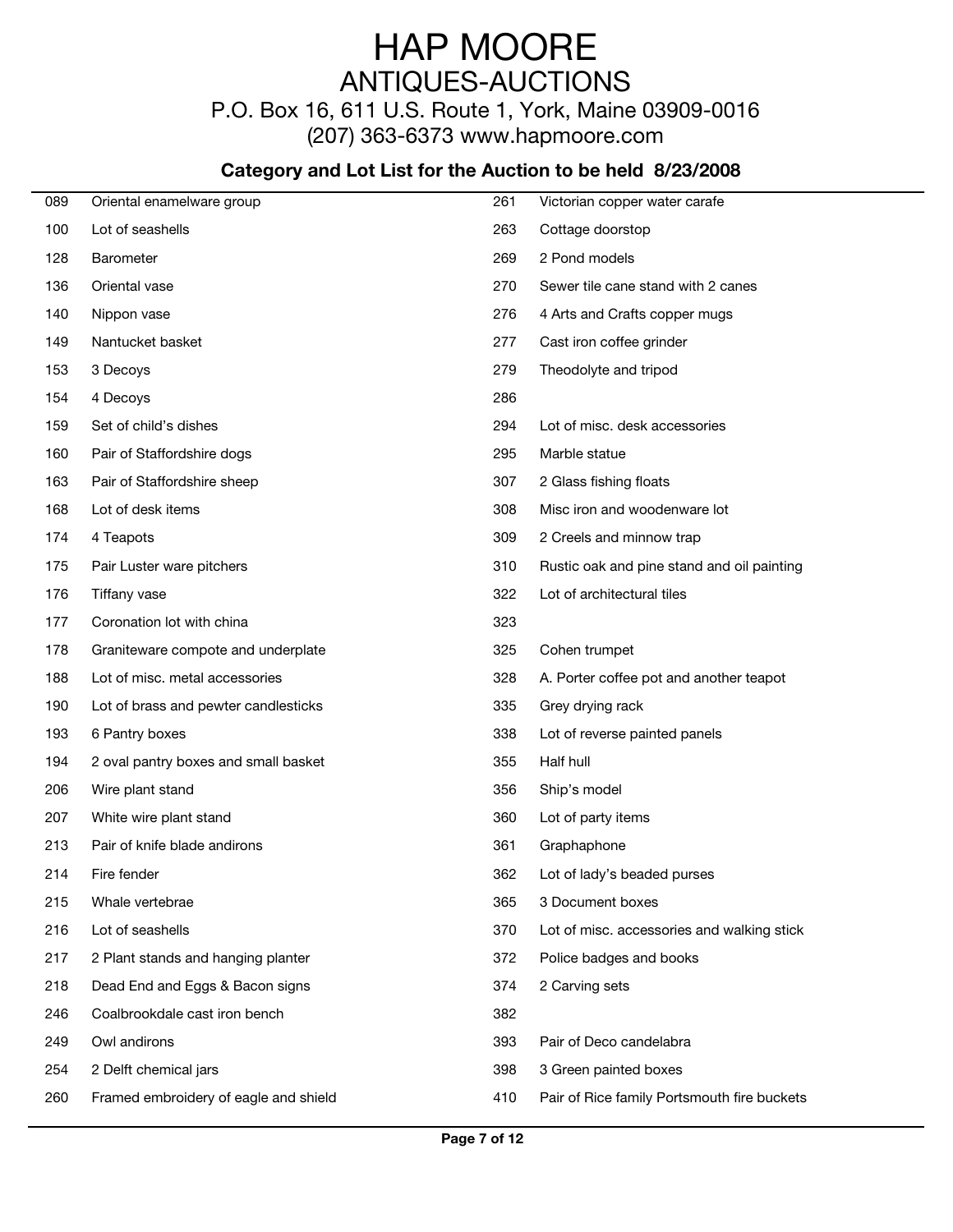### P.O. Box 16, 611 U.S. Route 1, York, Maine 03909-0016

(207) 363-6373 www.hapmoore.com

| 428 | 4 Drapery tiebacks                       | 623 | Collection of seven bronze and wood noh masks   |
|-----|------------------------------------------|-----|-------------------------------------------------|
| 455 | Titian ware group                        | 624 | Six bone or ivory netsuke and three ivory ojime |
| 463 | Signed Peter Hunt tray                   | 625 | Signed okimono of turtles                       |
| 466 | 4 Peter Hunt decorated sadirons          | 626 | Four ivory netsuke                              |
| 542 | Sabbath Day Lake Shaker basket           | 627 | Six guardian figures, etc.                      |
| 556 | Pair of andirons                         | 628 | Okimono in the form of a monkey, etc.           |
| 560 | Wax mannequin                            | 629 | Three ivory netsuke                             |
| 561 |                                          | 630 | Four wood netsuke                               |
| 563 | 18th C Copper water kettle               | 631 | Two skeletons with wood bells                   |
| 567 | Brass picture frame                      | 632 | Two ivory shishi netsuke                        |
| 571 |                                          | 633 | Three figural ivory netsuke                     |
| 575 | Cat door stop                            | 634 | Three manju netsuke                             |
| 578 | Iron folding fire fender                 | 635 | Oversized ivory ojime of two tigers and another |
| 580 | Dog andirons and tools                   | 636 | Late 18th C mushroom-form ivory netsuke         |
| 588 | Lot of nautical and U.S. flags           | 637 | Early 19th C monkey on abalone shell netsuke    |
| 590 |                                          | 638 | Fine signed wood netsuke of cockerel            |
| 599 |                                          | 639 | Signed 18th C ox netsuke                        |
|     |                                          | 640 | Well-carved 19th C ram netsuke                  |
| 608 | Bronze sui teki                          | 641 | Two figural ivory okimono, one signed           |
| 609 | Mingei pipe case and tobacco box         | 642 | Two ivory netsuke of demons                     |
| 610 | Signed boxwood Monkey okimono            | 643 | Ivory netsuke of a scholar and Pheonix boat     |
| 611 | Japanese bronze pocket sundial           | 646 | Candle mold                                     |
| 612 | Boxwood tobacco box with ivory ojime     | 656 | Two silver purses and sewing bird               |
| 613 | Tobacco box with signed ojime            | 670 | Lot of sewing accessories                       |
| 614 | Tobacco box with inlay                   | 671 | Large nudie                                     |
| 615 | Pipe case, pipe and tobacco box          | 672 | Two green bathing beautiest                     |
| 616 | Signed one case inro                     | 673 | Three nudies                                    |
| 617 | Traveling shrirne                        | 674 | Four bathing beauties                           |
| 618 | Unsigned monkey-form tobacco box         | 675 | Six souvenir bathing beauties                   |
| 619 | Lacquer inro with two-piece ojime        | 685 | Horse weathervane                               |
| 620 | Late 19th C gold lacquered two case inro | 712 |                                                 |
| 621 | Signed boxwood guardian figure           |     |                                                 |
| 622 | Daikoku and Ebisu figures                |     |                                                 |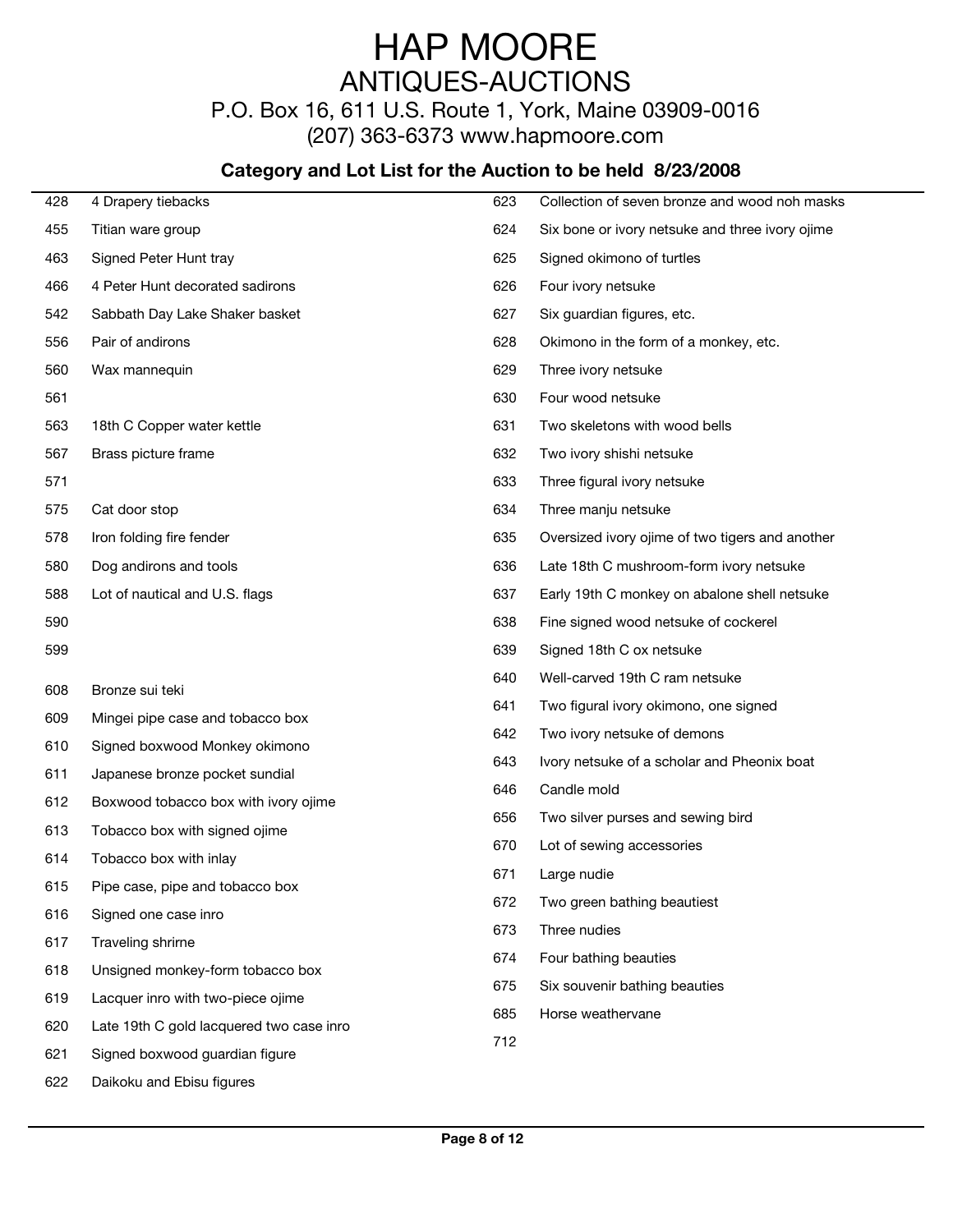P.O. Box 16, 611 U.S. Route 1, York, Maine 03909-0016

(207) 363-6373 www.hapmoore.com

|     | <b>Glass</b>                        | 682 | Lady's 18k diamond and ruby ring and 18k gold ring |
|-----|-------------------------------------|-----|----------------------------------------------------|
| 073 | Lot of cranberry wines and pitcher  | 683 | Lady's 14k Art Deco jade and diamond bracelet      |
| 087 | 2 Crystal decanters                 | 684 | Lady's 14k agate link bracelet and pin             |
| 291 | 2 Blown glass decanters             | 697 | Waltham 14k pocket watch                           |
| 470 | Cased glass footed tumbler          | 698 | Waltham 14k pocket watch                           |
| 645 | Four pieces of Bohemian glass       | 699 | Elgin 14k pocket watch                             |
|     | <b>Jewelry</b>                      | 700 | 4 Gold filled watches and 1 coin pocket watch      |
|     |                                     | 701 | 14k Howard pocket watch                            |
| 029 | Lot of costume jewelry              | 702 | Lot of gold filled misc. jewelry                   |
| 059 | 2 Girard Perregaux watches          | 703 | Lot of gold jewelry                                |
| 060 | Lot of Bakelite jewelry             | 704 | Mourning brooch                                    |
| 061 | Lot of sterling jewelry             | 705 | Lot of cameos                                      |
| 062 | Lot of gold filled jewelry          | 706 | Coral jewelry set                                  |
| 366 | Lot of costume jewelry              |     | <b>Lighting</b>                                    |
| 367 | Lot of 14k jewelry                  | 004 | Nickel plated floor lamp                           |
| 368 | Lot of gold filled jewelry          |     |                                                    |
| 417 | Gold charm bracelet and misc. gold  | 032 | 3 Brass sconces                                    |
| 418 | Sterling and misc. jewelry          | 033 | Pair of silver table lamps                         |
| 439 | Brooch and earrings                 | 034 | Silver table lamp                                  |
| 440 | Pearl necklace single strand        | 035 | Pair of silver candelabra                          |
| 441 | Double strand pearls with diamonds  | 036 | 2 Oriental lamps                                   |
| 442 | Thistle pin with citrine            | 037 | Italian faience table lamp                         |
| 443 | 2.1 Ct. Diamond ring                | 125 | Brass desk lamp                                    |
| 444 | 14 Ct. Pocket watch                 | 134 | Pair of contemporary candelabras                   |
| 445 | Misc. lot of jewelry                | 148 | Oriental bronze table lamp                         |
| 446 | 5 Stick pins                        | 265 | Piano lamp                                         |
| 447 | 14 Ct. Diamond ring                 | 266 | Piano lamp                                         |
| 448 | 14 Ct. Diamond ring                 | 292 | Student lamp                                       |
| 449 | 14 Ct. Gold garnet and diamond ring | 312 | Hanging stained glass shade                        |
| 450 | 2 Gold rings                        | 313 | Lot of glass shades                                |
| 451 | Lady's platinum and diamond ring    | 357 | 2 Car lamps                                        |
| 452 | 14 Ct. gold and amethyst cross      | 433 | Oriental enamel lamp                               |
| 550 | Elgin pocket watch                  | 435 | W & W Brass student lamp                           |
|     |                                     |     |                                                    |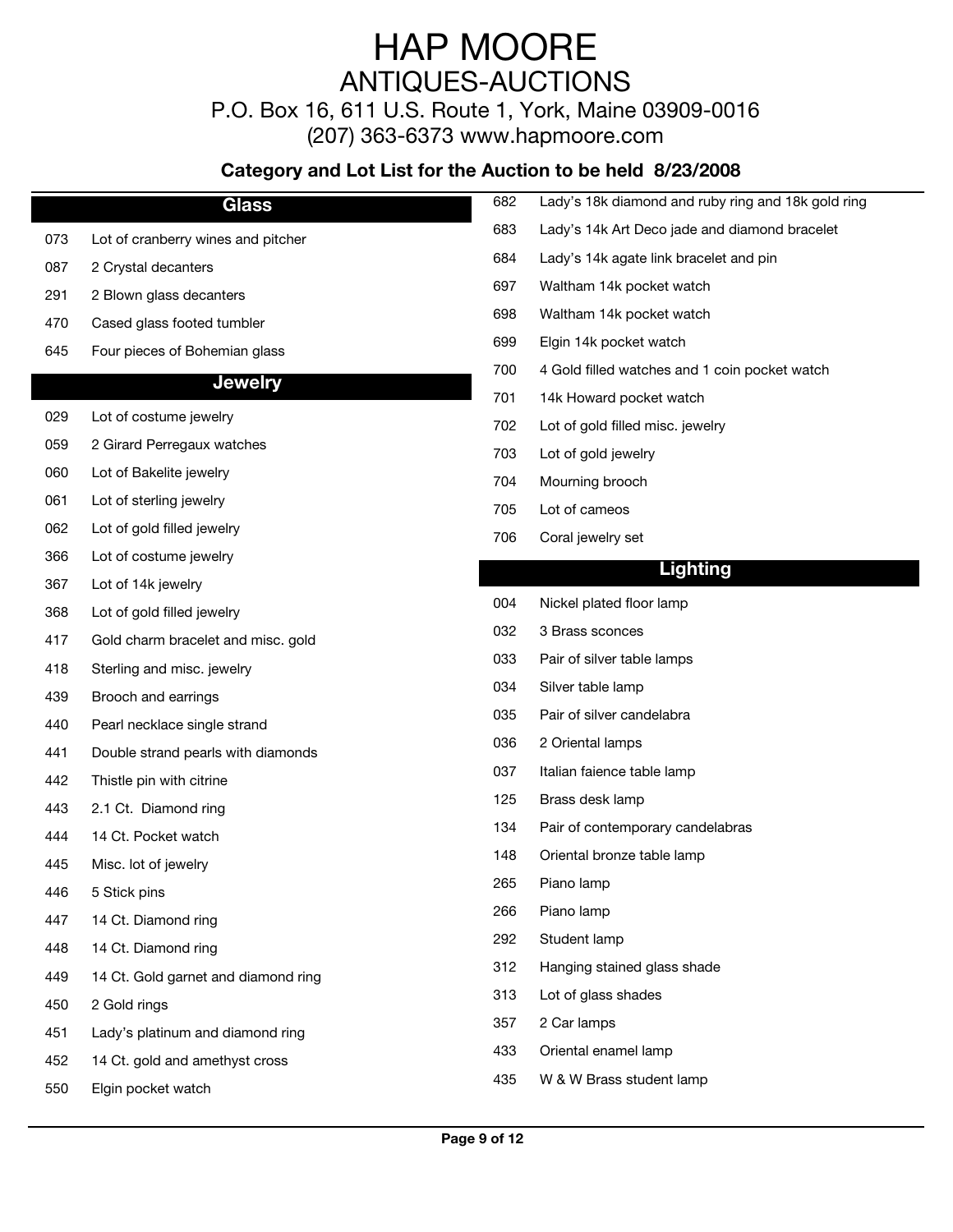P.O. Box 16, 611 U.S. Route 1, York, Maine 03909-0016 (207) 363-6373 www.hapmoore.com

| 436 | Brass kerosene lamp                             | 173 | 3 Yellow ware bowls                         |
|-----|-------------------------------------------------|-----|---------------------------------------------|
| 437 | Opaque blue kerosene lamp                       | 250 | Art pottery jardiniere                      |
| 438 | Cranberry kerosene lamp                         | 282 | 2 Southwest Indian pots                     |
| 551 | 2 Hanging light fixtures                        | 289 | 2 Pottery bowls and copper dish             |
| 564 | Norwegian brass candelabra                      | 333 | Large lot of pottery                        |
| 568 | Lithopane lamp                                  | 353 | Blue decorated crock                        |
| 604 | F. King decoy lamp                              | 454 | 2 Sevres bowls                              |
| 676 | Copper Boston lamp                              | 566 | 2 Miniature Chinese pottery figures         |
|     | <b>Linens</b>                                   | 654 | Lot of majolica plates                      |
| 053 | Small lot of linens                             | 658 | Three pieces frog and turtle Weller pottery |
| 358 | Lot of linen                                    | 677 | <b>Basalt pitcher</b>                       |
|     | Photography                                     |     | <b>Rugs</b>                                 |
|     |                                                 | 015 | 9 X 12 Oriental carpet                      |
| 324 | Framed photograph of Frank Jones and Mr Hanscom | 016 | 4 X 6 Oriental carpet                       |
| 337 | Large lot of Adams family photographs           | 017 | 4 Persian mats                              |
| 414 | 2 Framed groups of Portsmouth area photographs  | 018 | 2 Small area Oriental rugs                  |
| 434 | 19th C European photograph album                | 137 | 3 Oriental scatter rugs                     |
| 457 | Knot work frame                                 | 219 | 2 Hooked rugs                               |
| 458 | Lot of framed Darlington family photographs     |     |                                             |
| 459 | Lot of nautical photographs                     | 220 | 9' X 4'5" Oriental runner                   |
| 543 | 2 Boxes E. W. Goodrich glass slides             | 221 | 8'6" X 4'9" Oriental rug                    |
| 546 | 2 Rice family framed photographs                | 222 | 4 Hamadan mats                              |
| 557 | NH State Police and train wreck photographs     | 223 | Oriental scatter rug                        |
| 644 | Camera lot                                      | 224 | 3 Small area rugs                           |
| 662 | Lot of old family photographs                   | 225 | Oriental rug                                |
| 717 | 3 European tourist photograph albums            | 226 | Oriental rug                                |
|     | <b>Postcards</b>                                | 227 | 20' X 10" Oriental rug                      |
| 363 | Lot of postcards                                | 272 | Oriental scatter rug                        |
| 424 | Postcard album                                  | 579 | Oriental rug                                |
|     | 2 Postcard albums                               | 665 | Worn Heriz carpet                           |
| 710 |                                                 | 678 | Caucasian scatter rug                       |
|     | <b>Pottery</b>                                  | 679 | Kurdish scatter rug                         |
| 043 | Large lot of Italian pottery                    | 713 | 6'8" X 4'2" Persian rug                     |
|     |                                                 |     |                                             |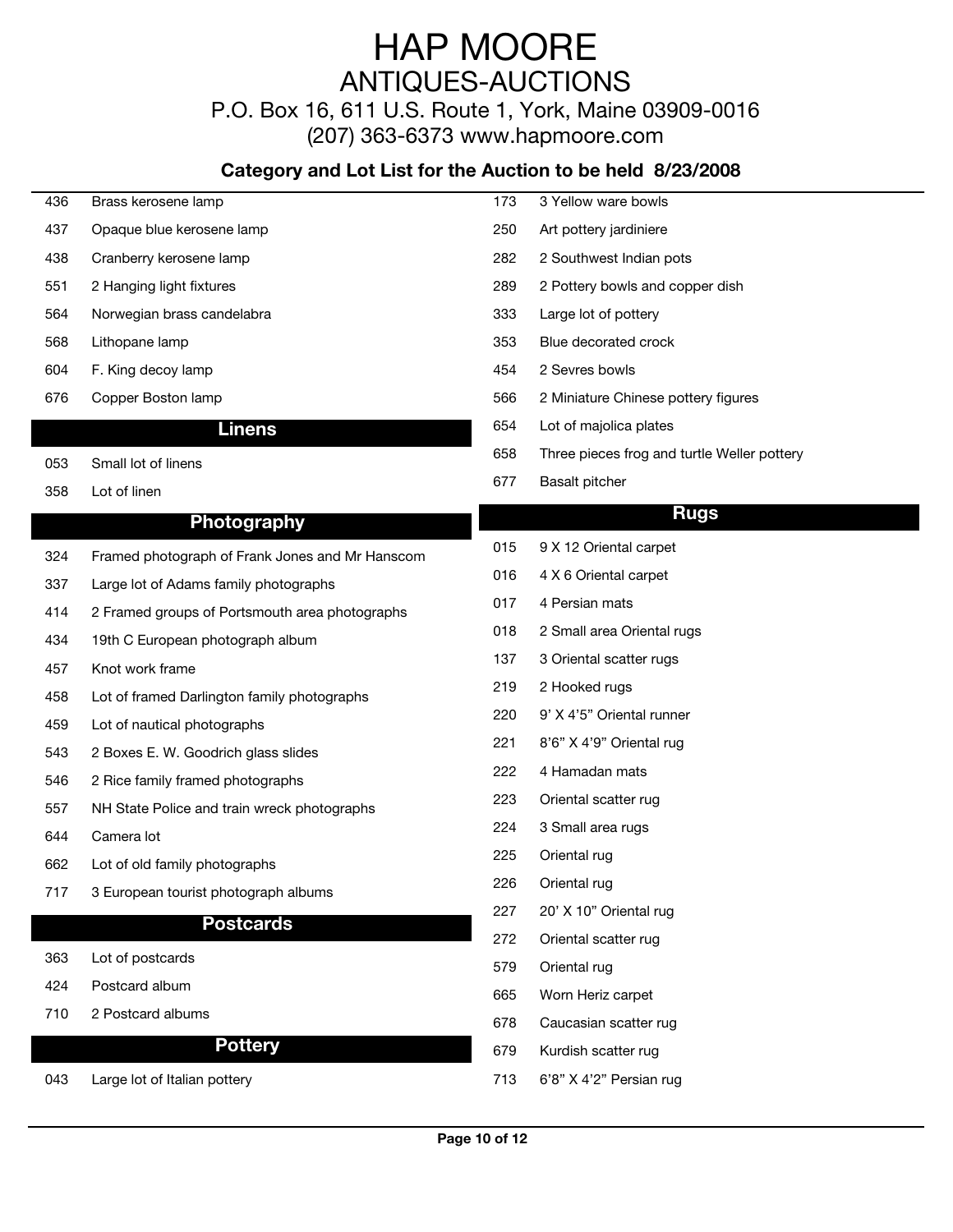P.O. Box 16, 611 U.S. Route 1, York, Maine 03909-0016

(207) 363-6373 www.hapmoore.com

|     | <b>Silver</b>                                             | 143 | Lot of sterling flatware                       |
|-----|-----------------------------------------------------------|-----|------------------------------------------------|
| 030 | Lady's sterling dresser set                               | 144 | Lot of silverplated flatware                   |
| 031 | Large silver frame                                        | 181 | Pair of Pairpoint candlesticks                 |
| 045 | 3 Silver wine coasters                                    | 185 | Sheffield tea set                              |
| 046 | English silver sugar shaker                               | 186 | 6 Pieces of silverplated serving pieces        |
| 047 | Wallace silver sugar shaker                               | 187 | Pair of silverplated candelabras               |
| 048 | Lot of silverplate items                                  | 189 | Lot of silverplated serving pieces             |
| 054 | Four silver picture frames                                | 191 | Lot of weighted sterling                       |
| 063 | Lot of small serving utensils                             | 192 | 2 Sterling bowls and 1 dish                    |
| 064 | Lot of silverplate accessories                            | 342 | Silver plated candelabra                       |
| 065 | Pair of sterling and pair of Sheffield plate candlesticks | 371 | Sterling compote, shakers and jewelry          |
| 066 | Sterling fish knives and forks                            | 421 | J. Conning repousse water carafe               |
| 067 | Lot of misc. sterling flatware                            | 422 | Lot of sterling items                          |
| 068 | 2 Sterling fish sets and 2 salad serving pieces           | 456 | 2 Sterling demi-tasse cups                     |
| 069 | Lot of small sterling utensils                            | 471 | Pair of silver baskets                         |
|     | Set of sterling flatware                                  | 549 | Partial set of sterling flatware and shakers   |
| 070 |                                                           | 559 | Partial set of sterling flatware and 2 mirrors |
| 071 | Sterling meat server and ladle                            | 660 | Lot of misc. silver flatware and accessories   |
| 072 | 2 Silverplate serving trays                               | 661 | Lowell & Senter coin silver utensils           |
| 086 | Set of 6 sterling tumblers                                | 686 | Set of sterling flatware                       |
| 088 | Sheffield silver 3 piece tea set                          | 707 | Lot of coin silver                             |
| 090 | Set of sterling Gorham flatware                           | 708 | Lot of misc. sterling flatware                 |
| 091 | Partial set of Broggi sterling flatware                   | 709 | Lot of silver plate                            |
| 092 | Pair repousse George Smith sterling serving spoons        |     | <b>Textiles &amp; Clothing</b>                 |
| 093 | Pair of repousse sterling serving spoons                  |     |                                                |
| 094 | 4 Sterling Tiffany nut dishes                             | 155 | Lot of vintage clothing                        |
| 095 | 2 Sterling fotted dishes                                  | 156 | Lot of lace                                    |
| 096 | Sterling sugar, cream, bowl and 2 small dishes            | 257 | Lady's 1910 velvet evening jacket              |
| 097 | 2 sterling tankards                                       | 331 | 2 Blue and white coverlets                     |
| 098 | Small sterling basket and 2 sugars                        | 332 | Lot of whites                                  |
| 099 | 2 Sterling wine coasters                                  | 359 | Pr. Lace bedspreads                            |
| 141 | Lot of misc. sterling serving pieces                      | 408 | <b>Framed Oriental textile</b>                 |
| 142 | Lot of small sterling accessories                         | 589 | Lot of ladies' gloves and hat stands           |
|     |                                                           |     |                                                |